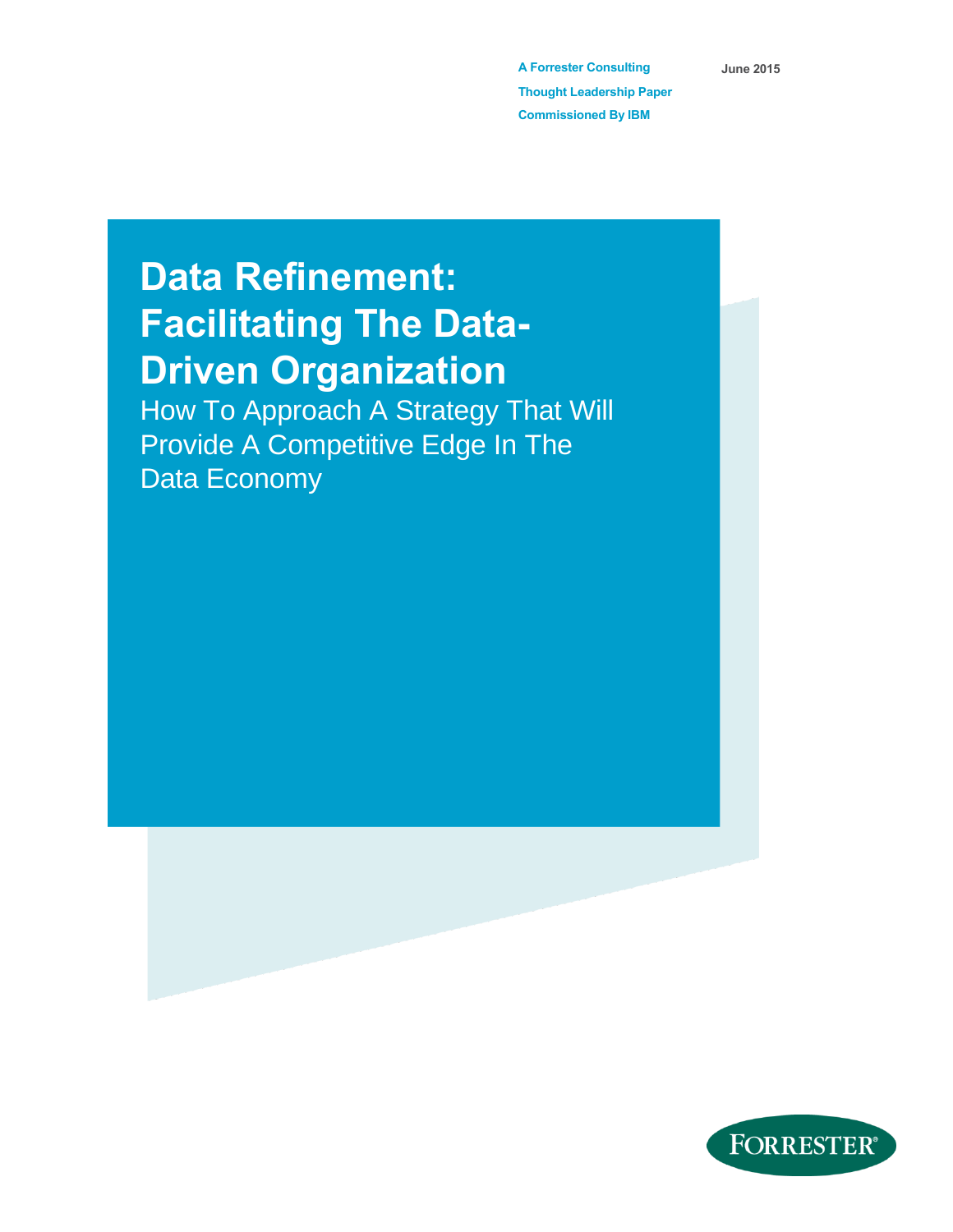# **Table Of Contents**

| Architects And Developers Are Stewards Of The Data Supply Chain 5 |  |
|-------------------------------------------------------------------|--|
|                                                                   |  |
|                                                                   |  |
| Data Refinement-Lite Doesn't Cut It For Hybrid Environments 11    |  |
|                                                                   |  |
|                                                                   |  |
|                                                                   |  |

### **ABOUT FORRESTER CONSULTING**

Forrester Consulting provides independent and objective research-based consulting to help leaders succeed in their organizations. Ranging in scope from a short strategy session to custom projects, Forrester's Consulting services connect you directly with research analysts who apply expert insight to your specific business challenges. For more information, visit forrester.com/consulting.

© 2015, Forrester Research, Inc. All rights reserved. Unauthorized reproduction is strictly prohibited. Information is based on best available resources. Opinions reflect judgment at the time and are subject to change. Forrester®, Technographics®, Forrester Wave, RoleView, TechRadar, and Total Economic Impact are trademarks of Forrester Research, Inc. All other trademarks are the property of their respective companies. For additional information, go to www.forrester.com. 1-SFCN3U

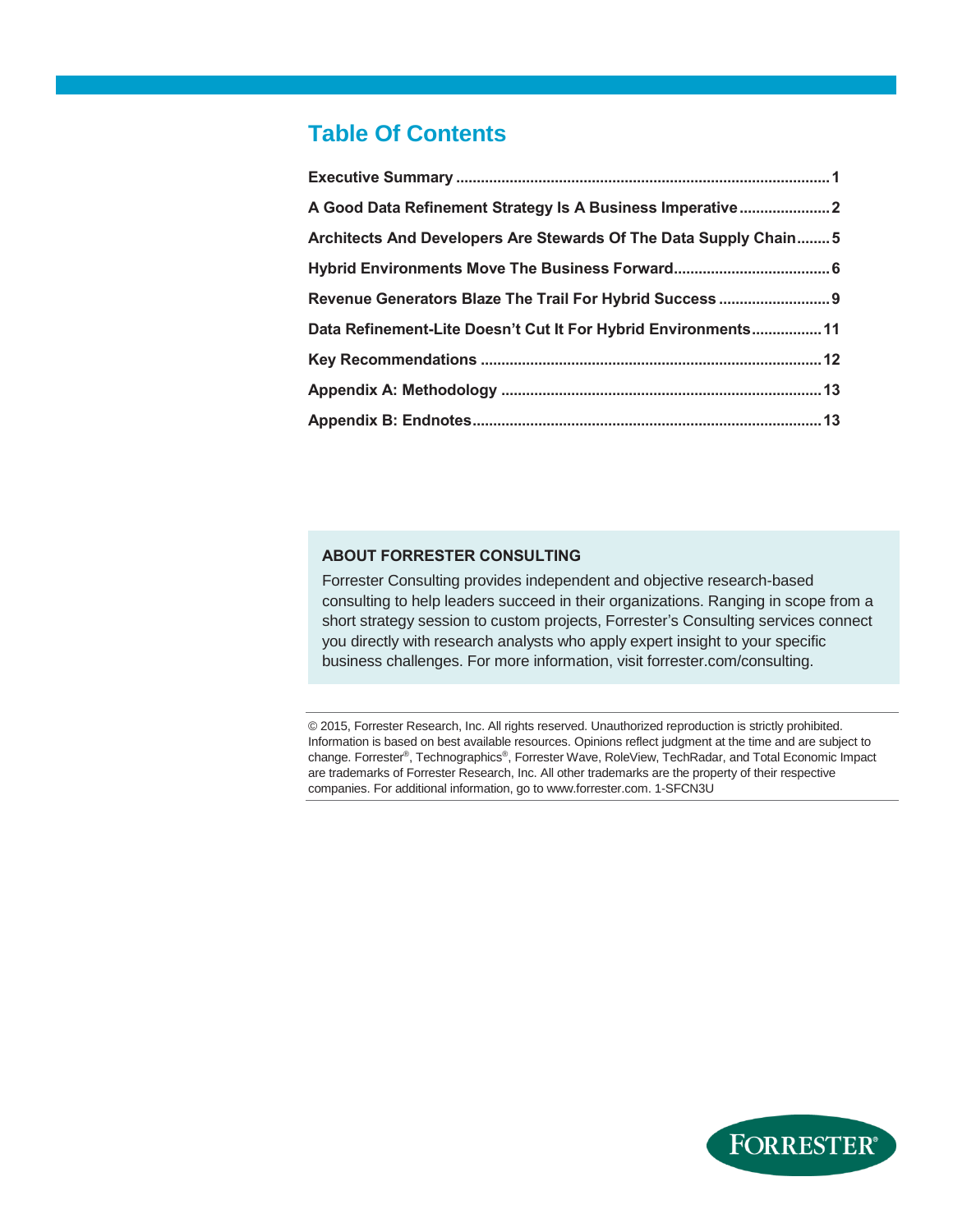# <span id="page-2-0"></span>**Executive Summary**

The data-driven organization is the new benchmark for success. Firms that harness data to dictate strategic and tactical decisions companywide make more informed business plans, better optimize operations, improve customer interactions, and provide competitive edge. To achieve these benefits, organizations increasingly see data refinement — transforming raw data from various sources into relevant and actionable information and delivering it through self-service access to any user who needs it — as the path toward success by helping break though immature processes and legacy systems. However, data refinement only functions as well as the strategies and approaches behind it. Organizations that do not understand the right way to embrace refinement will fail to catch up to competitors that have mastered the correct approach.

In seeking to understand how organizations are prioritizing data refinement and utilizing it to drive business decisions and influence processes, IBM commissioned Forrester Consulting in December 2014 to conduct an online survey comprising enterprise, information, and data architects as well as application development professionals, totaling 390 respondents. The study was fielded in the US, Canada, Mexico, Brazil, the UK, Germany, France, India, and China, and sought to specifically evaluate how organizations were approaching data through data refinement, with an emphasis on understanding their deployment methods and how data was being served to application development teams.

Over the course of this study, Forrester found that data refinement done correctly provides a competitive edge. Organizations that employ a holistic and companywide data refinement strategy — coupled with a hybrid of cloud and on-premises deployments — realize crucial business benefits and anticipate financial gains over those that take a piecemeal approach.

#### **KEY FINDINGS**

Forrester's study yielded four key findings:

**› Data refinement is the key to revenue opportunity in the data economy.** Respondents with a holistic data refinement strategy have more confidence in revenue growth and already see increases in cross-sell and upsell results by 69%, compared with those respondents stating they have a limited or fragmented data refinement effort.

- **› Architects and developers do not see data the same way.** Developers stated that architects in IT drive the bulk of requests and requirements for their applications more than any other department in their organization. Yet they see data differently: Developers want more access to data, while architects focus more on its usability and relevance.
- **› Data refinement competency is linked to hybrid cloud success.** Respondents anticipate that a hybrid of cloud and on-premises deployments in equal measure is much more likely to deliver numerous business benefits than an exclusively on-premises or exclusively cloud deployment approach when robust data refinement is applied.
- **› Revenue Generators rely on their hybrid data refinement deployments to drive growth and achieve business benefits.** Forty percent of respondents see hybrid data refinement as a key driver of significant revenue growth. They reported more robust data refinement strategies, greater customer interactions, and a smoother experience integrating on-premises and cloud deployments.

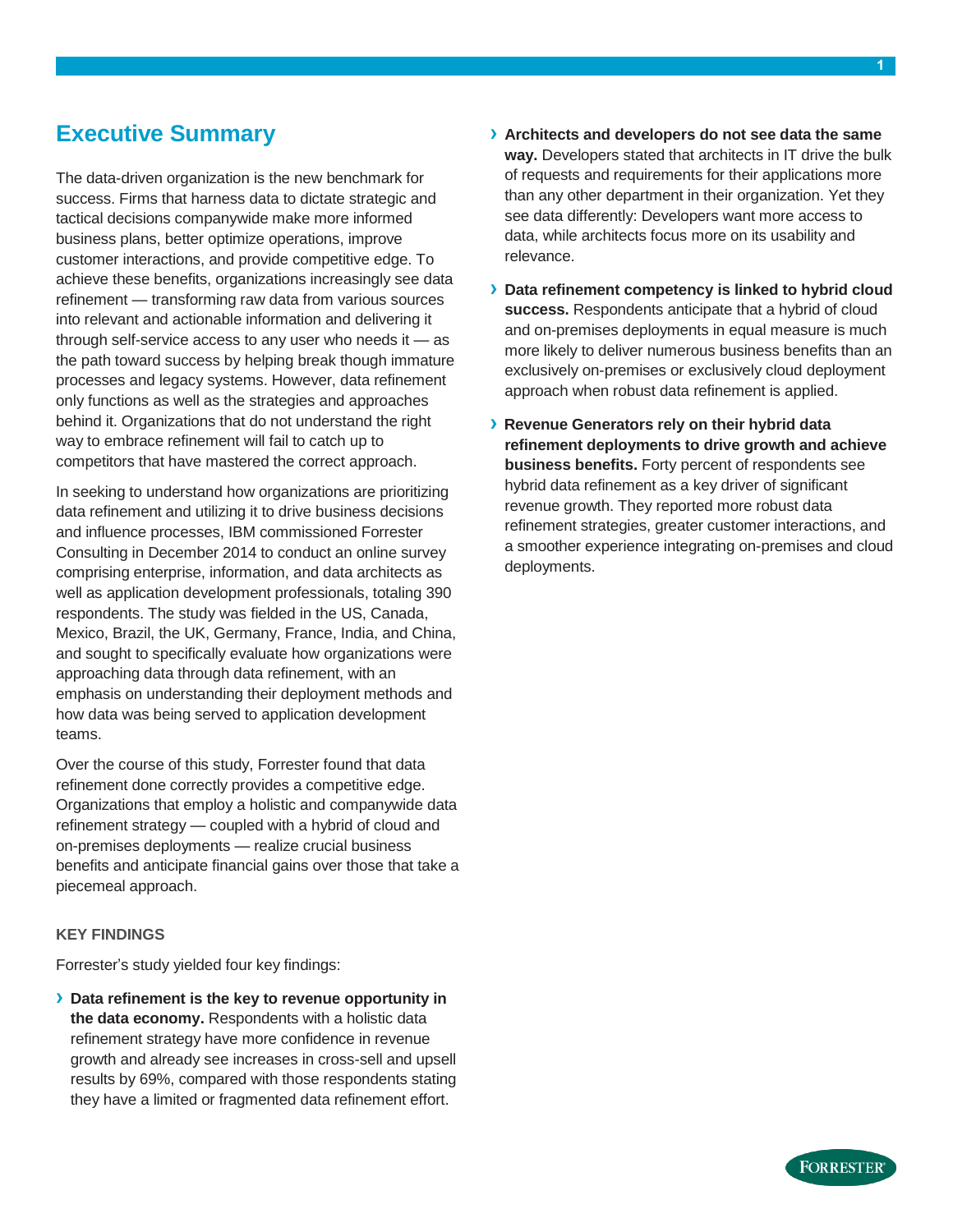# <span id="page-3-0"></span>**A Good Data Refinement Strategy Is A Business Imperative**

Business data, once in the realm of technology management, is now vital for all corners of the organization to improve business outcomes. Rising adoption of big data technologies, open data, and the merging of internal and external data enable information-driven decisions to permeate companywide — improving business planning, protecting brand reputation, delivering better customer experience, and increasing competitive advantage. The application of data toward creating insights and value is vital in what Forrester refers to as "the data economy" — a new reality that organizations must prepare for in order to achieve business success today.<sup>1</sup>

Data economy success starts with a simple mantra prioritize data as a strategic priority in the organization. Architects and developers get it; 75% agreed or strongly agreed that their organization needs information enablement in order to achieve business success (see Figure 1). As 78% of respondents in this study confirmed, the first step is to orient and apply a robust data refinement

#### **FIGURE 1**

**Developers And IT Acknowledge The Importance Of Data In Driving Business Success**

# **following statements regarding your organization's approach to data."**

(Showing those rating "agree" or "strongly agree" on a 5-point scale)



Base: 390 enterprise/data/information architecture and application development professionals

Source: A commissioned study conducted by Forrester Consulting on

### **FIGURE 2**

**Over Nine In 10 Architecture And Application Development Professionals Reported A Lack Of Enterprisewide Data Refinement**

**"To what extent has your firm implemented the following aspects of data refinement?"**



#### **Aspects of data refinement**

Data quality Master data management Data integration Data profiling Standardization and metadata management Data life-cyclemanagement Data security and privacy Reference data management

Data governance management tools

Base: enterprise/data/information architecture and application development professionals

Source: A commissioned study conducted by Forrester Consulting on behalf of IBM, March 2015

strategy guided to support business imperatives (see Figure 1). Forrester compared organizations that have a robust data refinement strategy — the 9% implementing all aspects of data refinement across their entire enterprise — with those with a more piecemeal effort (91%) and saw key differences in the ability to attain topline objectives (see Figure 2). Resulting analysis concluded that:

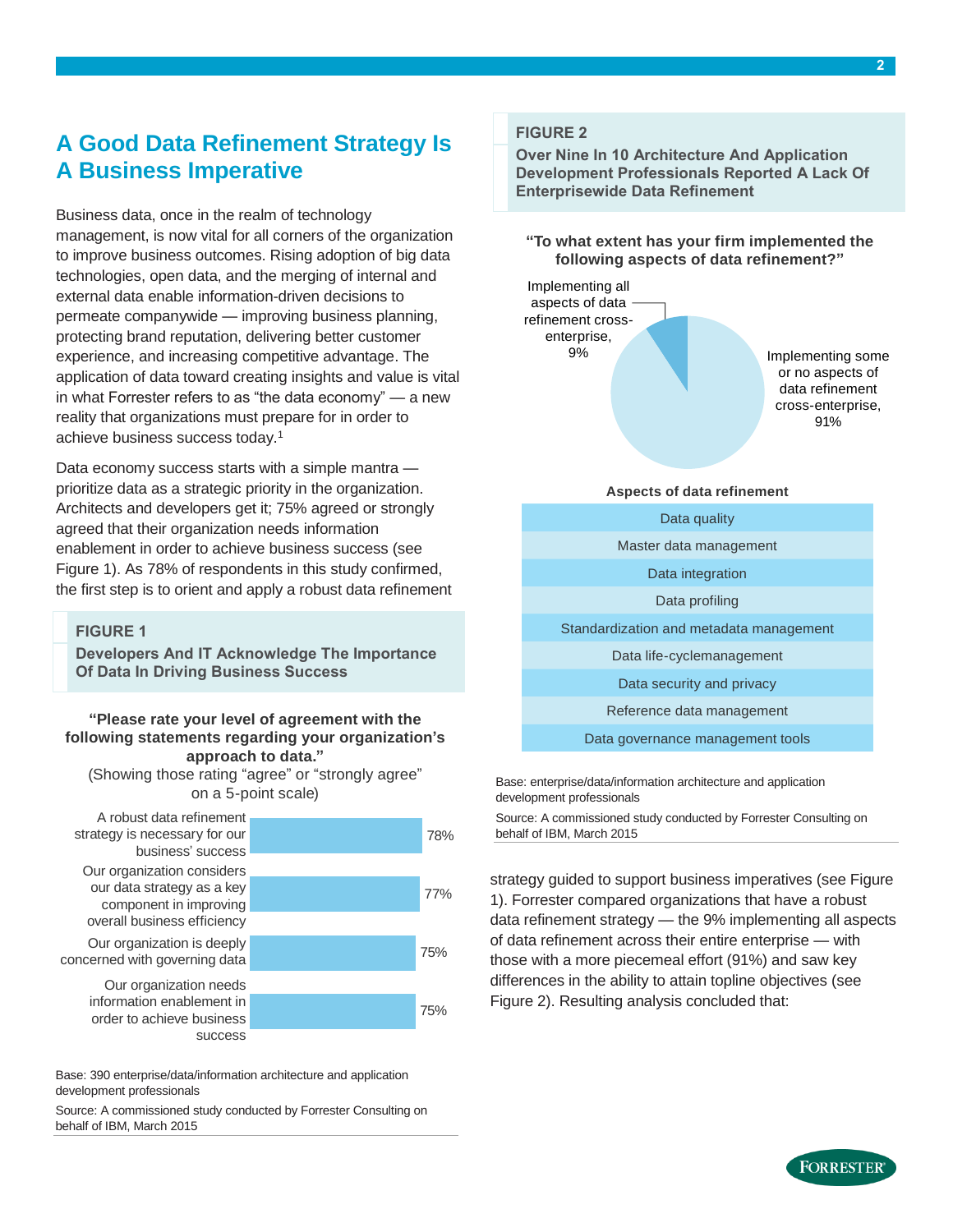**› Holistic data refinement strategies are linked to revenue generation.** Holistic data refinement strategies increase ROI by 27% (see Figure 3). Specifically, organizations with comprehensive data refinement strategies show improvement in cross-sell and upsell by a factor of two, and have 1.5 times the competitive advantage over organizations with less comprehensive or fragmented data refinement efforts (see Figure 4).

**› Data refinement builds better bridges to customers.**  Customer experience is top of mind for organizations, specifically the C-suite. Data alignment to this strategy is critical. Holistic data refinement strategies improve this in two ways compared with less robust efforts: a 45% lift in customer interactions and a 55% lift in brand affinity and trust (see Figure 4).

In the data economy, organizations that do not have an effective strategy in place for how they approach data are in danger of being outpaced by competitors that do. In this study, findings show that approaching all of the aspects of data refinement holistically and implementing them across the entire organization offers more than cohesiveness. This approach delivers real business benefits and improves

#### **FIGURE 3**

**Holistic, Cross-Enterprise Data Refinement Drives Financial Outcomes**

#### **"What do you expect the financial impact of your current data refinement strategy will be over the next 12 months?"**

(Showing those saying it will have a significant [5% or more] impact)

- **Those implementing all aspects of data refinement** cross-enterprise (N = 34)
- Those implementing some or no aspects of data refinement cross-enterprise (N = 356)



Base: enterprise/data/information architecture and application development professionals

Source: A commissioned study conducted by Forrester Consulting on behalf of IBM, March 2015

financial results over organizations taking the piecemeal approach, providing those that do have such a strategy in place with a crucial competitive advantage. Responses from architecture and application development professionals signify that:

**› Implementing all aspects of data refinement across the entire organization yields numerous benefits over those that take the piecemeal approach.** Organizations implementing data refinement holistically are differentiated from those taking the piecemeal approach by the financial impacts they expect their data refinement

#### **FIGURE 4**

**A Holistic Approach To Data Refinement Yields Numerous Business Benefits** 

**"What impact has your organization's current data refinement strategy had on the following goals/ drivers to date?"**

> (Showing those saying it has had a high or extremely high impact)

- Those implementing all aspects of data refinement cross-enterprise  $(N = 34)$
- Those implementing some or no aspects of data refinement cross-enterprise (N = 356)

| Protect brand reputation/  | 82%        |
|----------------------------|------------|
| maintain customer trust    | 53%        |
| Make better-informed       | 80%        |
| business decisions         | 59%        |
| Improve customer           | 80%        |
| interaction and experience | 55%        |
| Monitor and improve        | 77%        |
| business performance       | 54%        |
| Increase competitive       | 74%        |
| advantage                  | 48%        |
| Improve business planning  | 74%<br>50% |
| Ability to upsell and      | 71%        |
| cross-sell                 | 42%        |
| Achieve better business    | 41%        |
| transparency               | 19%        |

Base: enterprise/data/information architecture and application development professionals whose organizations adopted data refinement to provide data self-service to end users

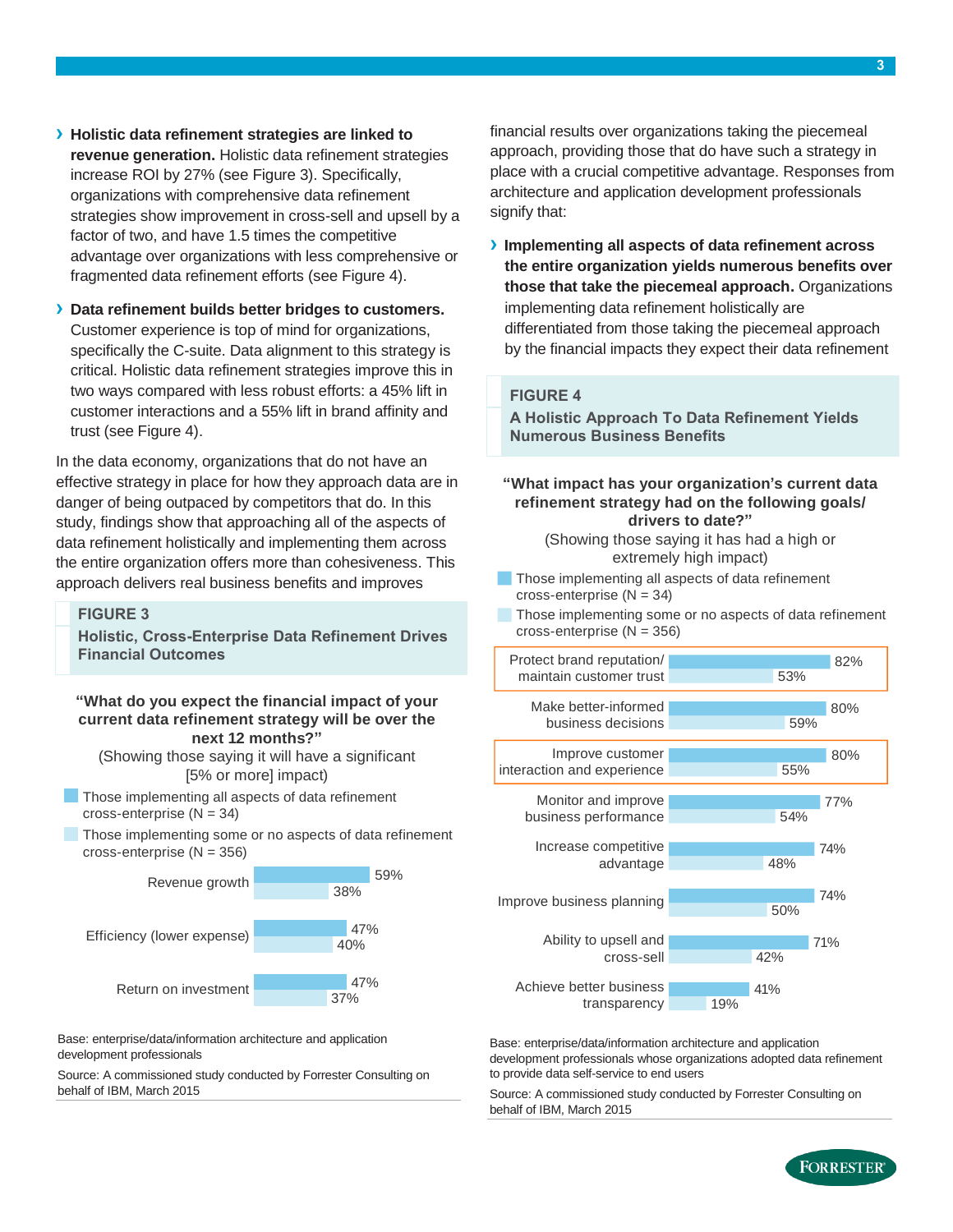strategy will yield: They reported greater projections of efficiency savings through lower expenses (47% versus 40%) and ROI (47% versus 37%). Notably, organizations that implement data refinement holistically projected that it will yield more significant revenue growth by more than 20 percentage points than those taking the piecemeal approach (59% versus 38%, respectively) (see Figure 3).

### **STRATEGIC MISALIGNMENT HINDERS ATTAINMENT OF A DATA-DRIVEN BUSINESS**

Despite stating that data generally and data refinement specifically are strategic priorities in their organizations, architecture and application development professionals indicated that a sufficient strategy is not in place to implement data refinement effectively. Making data refinement robust enough to deliver business success demands a holistic, planned implementation — all aspects of data refinement must stretch across the organization, and they must be correctly prioritized and coordinated.

Responses indicated that:

- **› IT initiates the bulk of application development and data refinement.** To reach business relevance and attain outcomes, applications need to be business-driven. However, IT is the No. 1 demand generator for application development (45%) and is also driving adoption of data refinement for the cloud (54%) (see Figure 5).
- **› Key business stakeholders become disengaged in data refinement design.** Sales/marketing (39%) and operations (38%) drive demand for new applications. Strategies that move these new business capabilities to the cloud leave their sponsors behind when data refinement strategies are developed. This makes it difficult for new applications to achieve their intended goals when applying the correct refinement to ensure quality and security standards (see Figure 5).

### **FIGURE 5**

**Architecture Professionals Initiate Requests And Requirements For Application Developers** 



**"You indicated that your organization was prompted to adopt data refin ement ca pabilities** *due to being spurred by a general push to adopt cloud services within the organization.* **Where in the organization did this push co me from?"** (Select all that apply)



Base: 103 application development professionals

\*Base: 54 enterprise/information/data architecture and application developer professionals who indicated their organization was spurred toward a general push to adopt cloud services

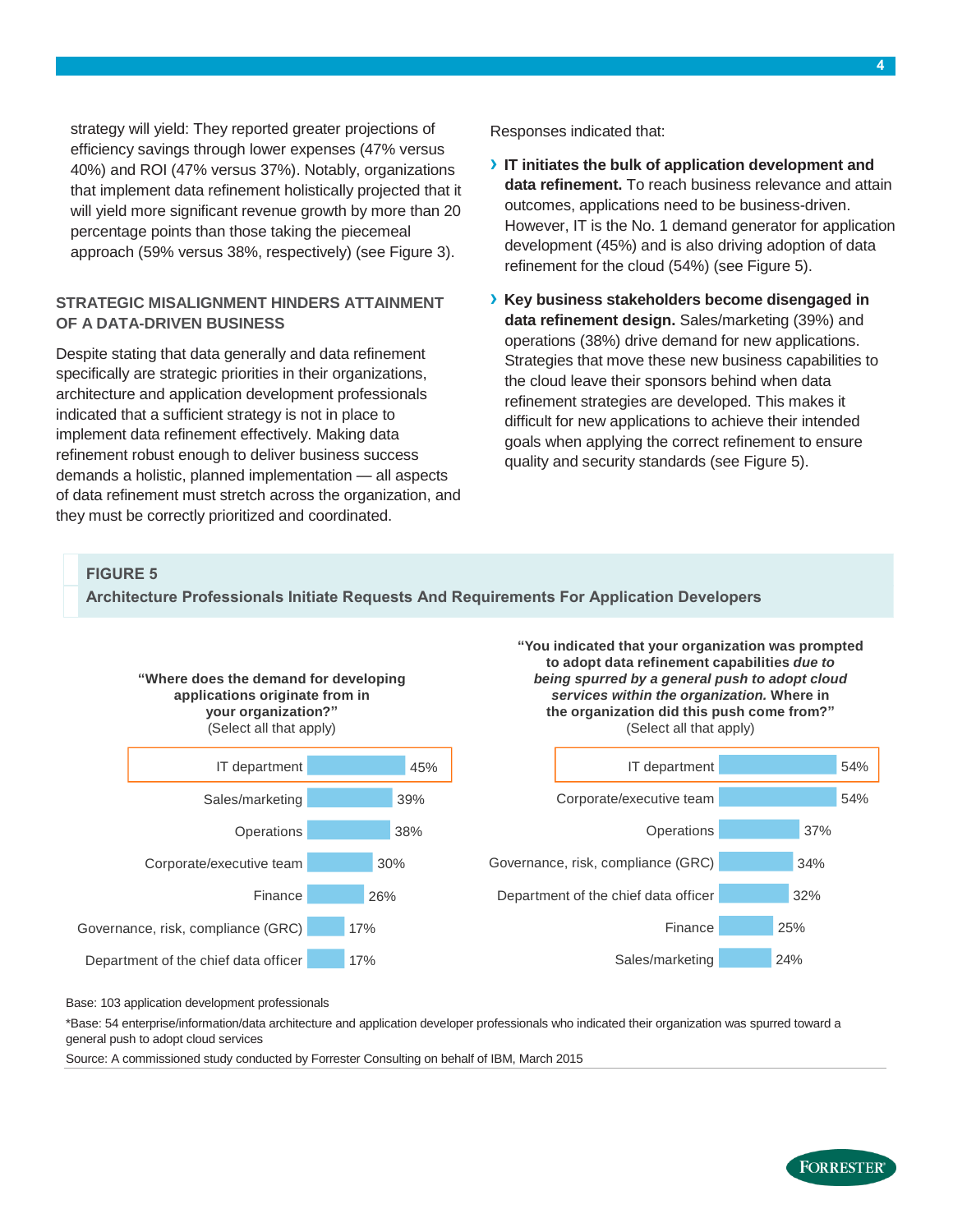# <span id="page-6-0"></span>**Architects And Developers Are Stewards Of The Data Supply Chain**

Achieving success from data refinement strategies requires looking at the entire data supply chain, from collection and aggregation to the delivery of data into the hands of business end users, customers, and partners. Architects and developers have different responsibilities to support required data refinement standards. This is evident in how they prioritize data refinement capabilities and their expectations to deliver trusted secure data. This study found that:

**› Architects build toward an enterprise strategy for data refinement.** Sixty percent of architects are focused on making data easier to work with (see Figure 6). This means that architects specifically see end user selfservice (36%), data quality (36%), and scaling data across the organization (31%) as key drivers for data refinement (see Figure 7).



Base: enterprise/data/information architecture and application development professionals whose organizations adopted data refinement

55%

Source: A commissioned study conducted by Forrester Consulting on behalf of IBM, March 2015

to provide data self-service to end users

More access to data

**› Architects and developers start off with the same goals in mind.** Ensuring compliance and reducing risk (No. 1), and meeting the pace and demands for data by business end users (No. 2) are key drivers of data refinement adoption (see Figure 7).

### **FIGURE 7**

**Architecture And Developers View Data Refinement Differently**

Enterprise/information/data architects  $(N = 281)$ Application developers  $(N = 100)$ **"What prompted your organization's decision to adopt data refinement capabilities?"** (Select all that apply)

13% 16% 22% 24% 31% 17% 29% 27% 38% 36% 16% 17% 25% 26% 30% 31% 36% 36% 40% 42% Spurred by a general push to adopt cloud services within the organization Scaling trusted data to business end users outside the organization Reducing the cost of data refinement Keeping pace with competitors who effectively meet business end users' data needs Spending too much time on finding and/or preparing data Scaling trusted data to business end users inside the organization A desire to provide more data selfservice to business end users Concerns about the poor quality of data Keeping pace with rapidly evolving business end user needs for data Ensuring compliance and reducing risk

Base: enterprise/data/information architecture and application development professionals

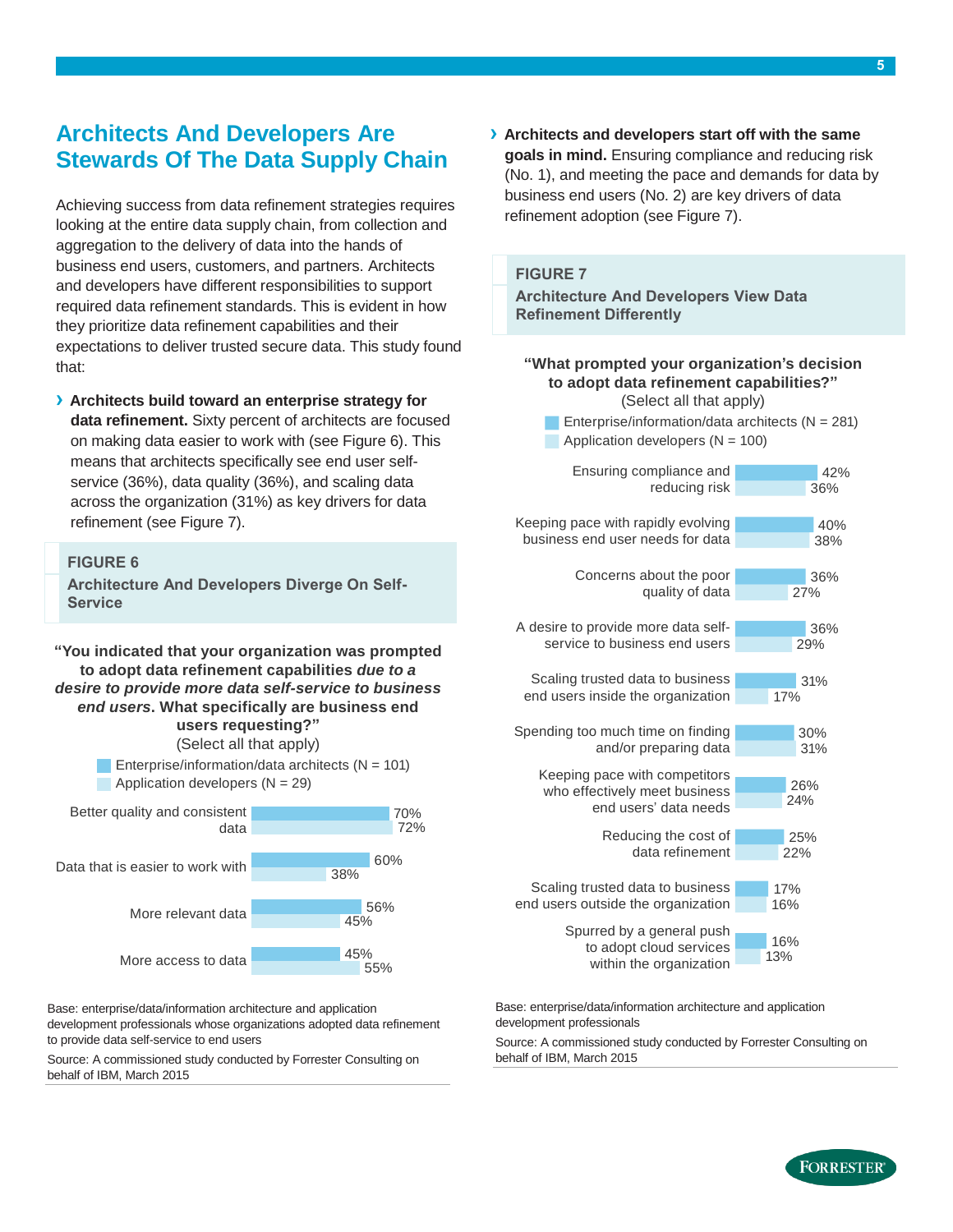**› Developers focus on the task at hand for data.** Fiftyfive percent of developers are focused on making data accessible (see Figure 6), and 31% see their data refinement responsibility as reducing the amount of time needed to find and prepare the data (see Figure 7).

Architects need to account for the fact that developers, not just business end users, are their customers in order to succeed at their data refinement strategies. Data sources need to have the data business end users need at the level of trust specified to take action on the data delivered to make it easy for developers to design the needed data services into applications. For their part, developers need to play a stronger role in incorporating additional data refinement rules and processes into the data services. Architects can provide universal data hubs, but further refinement is needed to personalize the data in the context of specific business actions and outcomes envisioned by business end users.

# <span id="page-7-0"></span>**Hybrid Environments Move The Business Forward**

As cloud offerings explode in popularity, many organizations are beginning to migrate from strictly on-premises solutions to a combination of both on-premises and cloud solutions. Expectations from data professionals of hybrid environments are that they contribute to key business goals and drivers to a far greater extent — by 22 to 32 percentage points — than an exclusively on-premises approach (see Figure 8). Specifically, this study found that hybrid is positioned for topline objectives of:

- **› Improved business planning.** Forty-one percent of data professionals look to hybrid environments to address goals in business planning, versus 9% who believe this will be addressed by exclusively on-premises deployments.
- **› Improved customer interaction/experience.** Thirty-eight percent anticipate the hybrid environment will address the goal of improving customer interaction and experience, versus 12% who believe this will be addressed by exclusively on-premises deployments.
- **› Increased competitive advantage.** Thirty-three percent anticipate the hybrid environment will address the goal of giving their organization a competitive edge, versus 11% who believe this will be addressed by exclusively onpremises deployments.

**› Better-informed business decisions.** Forty percent anticipate the hybrid environment will aid in making betterinformed decisions, versus 14% who believe this will be addressed by exclusively on-premises deployments.

### **FIGURE 8**

**A Hybrid Of On-Premises And Cloud Deployments Will Address Data Refinement Goals Better Than Exclusively On-Premises Deployments**

## **"Which approach to data refinement do you anticipate will address reaching your organization's goals/drivers?"**

(Select one for each row)

Both on-premises and cloud deployments in equal measure Exclusively on-premises deployments



Base: 390 enterprise/data/information architecture and application development professionals

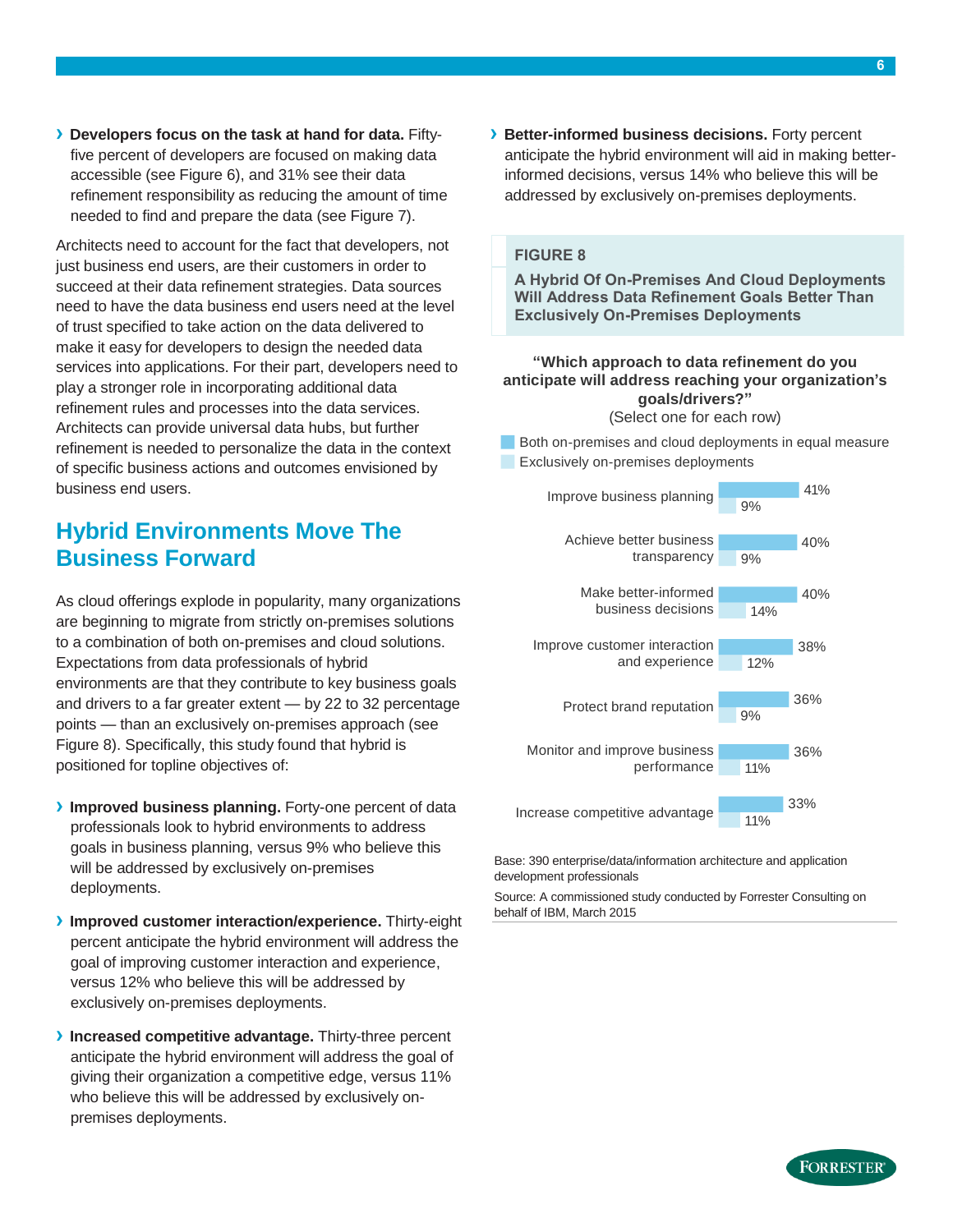### **FIGURE 9 For Firms With Minimal Data, The Amount Of Data In The Cloud Will Steadily Decrease Three Years From Now**

**"What percent of each of the data types your organization utilizes is in the cloud?"** (Data from transactional systems on-premises)

**36%** of firms have less than 10% of their data from transactional systems on-premises in the cloud *today* . . .

36%

. . . while only **17%** of firms anticipate having less than 10% of their data from transactional systems on-premises in the cloud in *three years.*

Base: 390 enterprise/data/information architecture and application development professionals Source: A commissioned study conducted by Forrester Consulting on behalf of IBM, March 2015

### **TAKING THE BUSINESS TO THE CLOUD FALTERS WITHOUT HYBRID DATA REFINEMENT**

The optimism with hybrid correlates to the number of organizations that have little to no data in the cloud decreasing by 453% over the next three years (see Figure 9). So as hybrid environments become the norm, data refinement strategies have to adapt.

Cloud can reduce the cost to manage data at the same time it helps organizations accelerate the adoption of modern data platforms and business capabilities that are too costly to develop on-premises. However, a change in location doesn't mean that data challenges go away. In fact, introducing cloud into the business ecosystem can complicate things.

This study found that:

**› Investment in the cloud goes to waste.** Forty-eight percent of architecture and application development professionals at organizations that have already rolled out a hybrid data refinement deployment reported that their strategies have had a significant impact on revenue growth, which is 50% more than those in organizations that do not (see Figure 10).

#### **FIGURE 10**

**Hybrid Data Refinement Deployments See Greater Financial Outcomes** 

#### **"What do you expect the financial impact of your current data refinement strategy will be over the next 12 months?"**

(Showing those saying it will have a significant [5% or more] impact)

Those with hybrid data refinement  $(N = 189)$ Those without hybrid data refinement  $(N = 201)$ 



Base: enterprise/data/information architecture and application development professionals

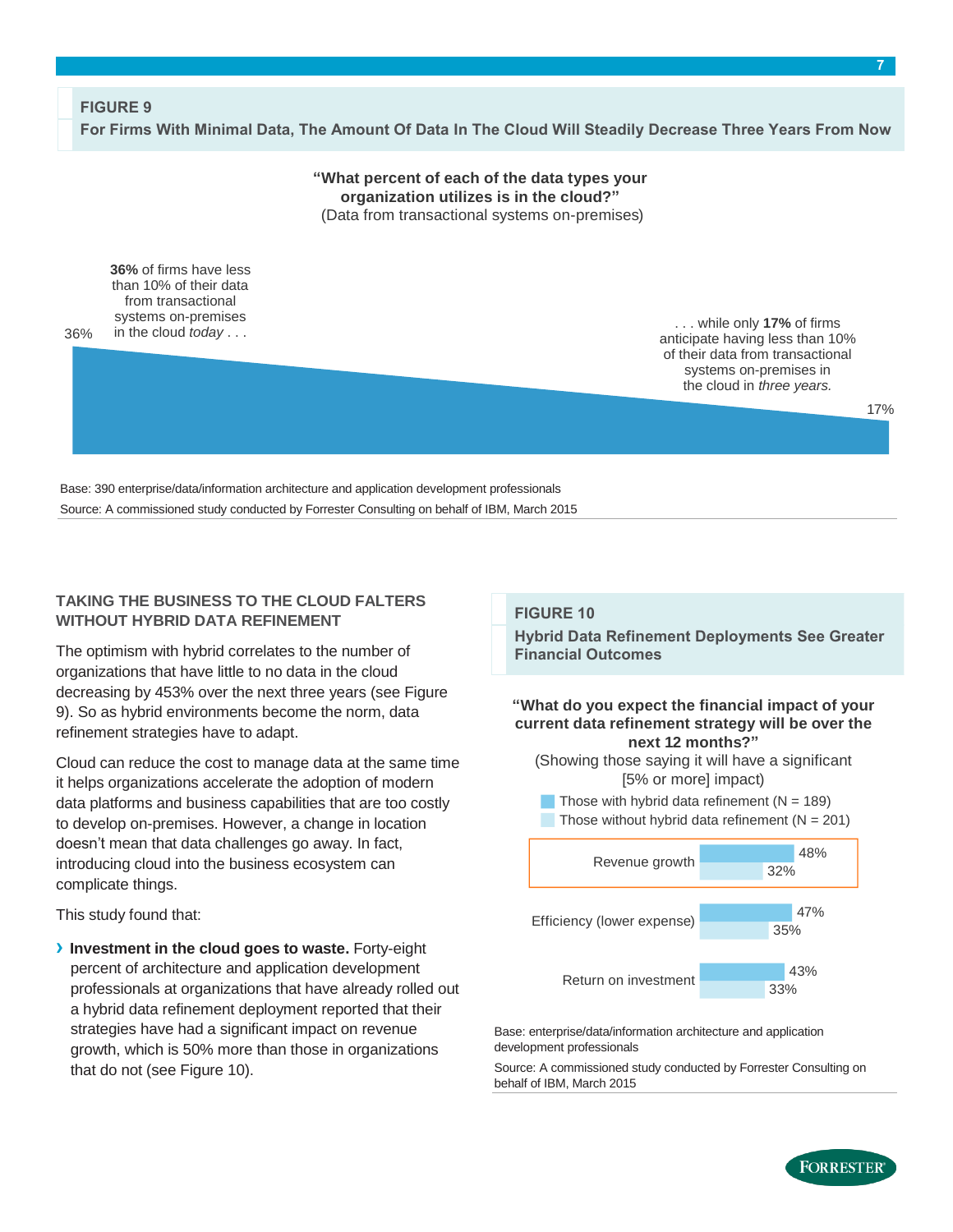**› Data consistency is lost.** Architects are twice as likely to experience challenges with integrating data as their developer counterparts. Connectors and APIs are readily available to developers looking to link and pass data between software-as-a-service (SaaS) applications. However, data strategies that require building trusted data hubs across cloud and on-premises environments require more attention. Thirty-two percent of architects seek a single data refinement solution to span hybrid environments (see Figure 11).

### **FIGURE 11**

**Architects Reported More Integration Challenges Between On-Premises And Cloud Deployments Than Developers** 



Base: enterprise/data/information architecture and application development professionals

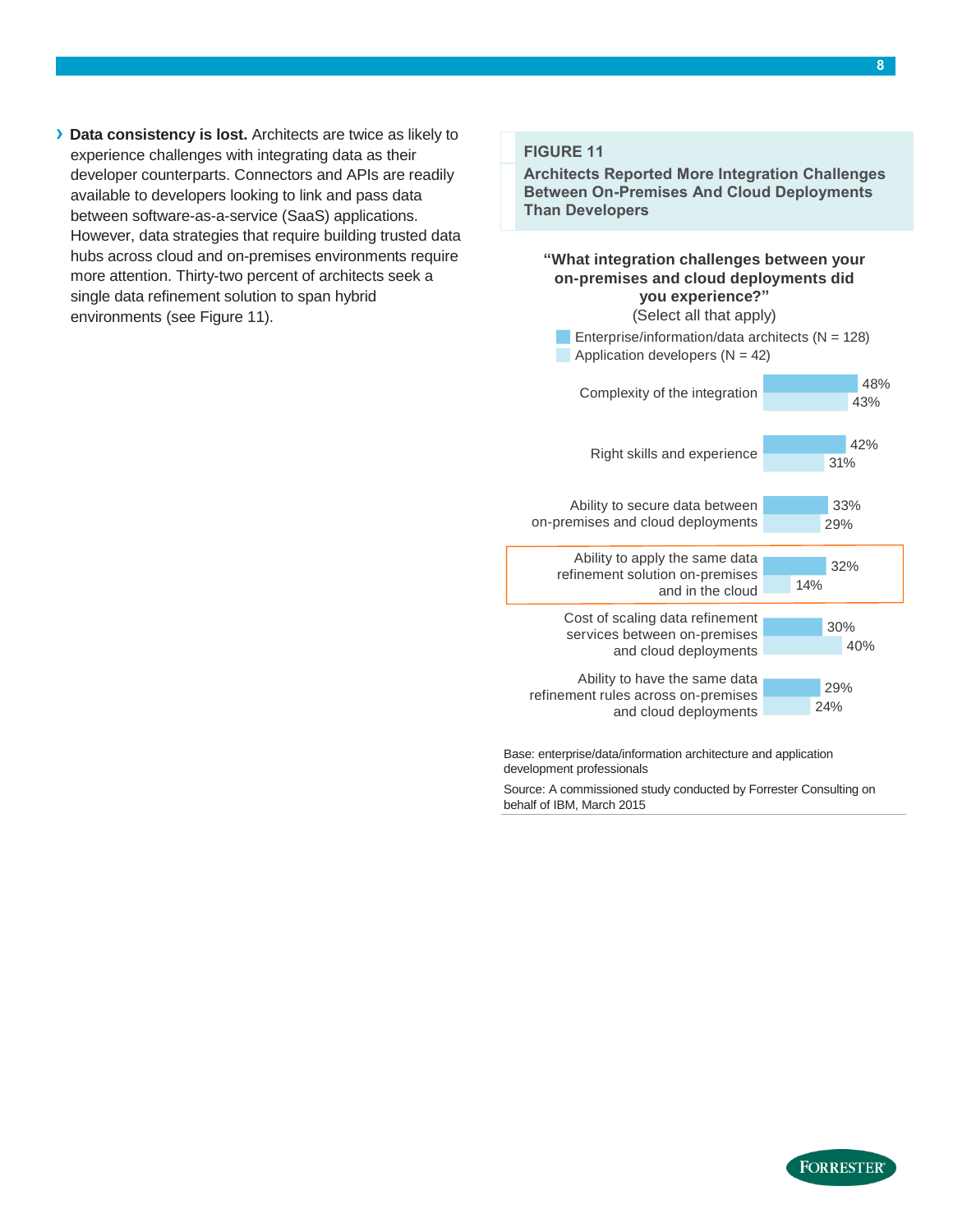# <span id="page-10-0"></span>**Revenue Generators Blaze The Trail For Hybrid Success**

Forty percent of architects and developers see data refinement with a hybrid of cloud and on-premises deployments as a driver of significant revenue growth. We call these data professionals "Revenue Generators." Their expectations translate into additional optimism and preparedness when they expand their ecosystems to include cloud, compared with their counterparts who emphasize bottom line improvement — we call them "Efficiency Drivers."

Study results showed that:

- **› The data economy business model guides the way.** Cloud offers the opportunity for organizations to share data and insights with outside end users such as customers and partners. Revenue Generator organizations are 20% more likely to have these outwardfacing strategies to grow their business than Efficiency Driver organizations. Without a robust data refinement strategy, the value of data and insight can be called into question by external end users. In contrast, Efficiency Driver organizations keep to their moniker of internally focused operational improvements (see Figure 12).
- **› Relationships with customers improve.** Revenue Generators are nearly twice as likely as their Efficiency Driver counterparts to increase customer interactions and improve customer experience (see Figure 12). Strong relationships with customers allow these organizations to achieve revenue growth through cross-sell and upsell opportunity as well as maintain a loyal customer base.

## **FIGURE 12**

**Revenue Generators Are More Likely To Expect Their Hybrid Approach To Data Refinement To Solve Key Goals And Adoption Drivers** 

**"Which approach to data refinement do you anticipate will address the reasons that prompted your organization to initially adopt these capabilities?"**

(Showing those selecting "both on-premises and cloud deployments in equal measure")

> Revenue generators  $(N = 34)$ **Efficiency drivers (** $N = 31$ **)**

Scaling trusted data to business end users outside the organization



**"Which approach to data refinement do you anticipate will address reaching your organization's goals/drivers?"**

> (Showing those selecting "both on-premises and cloud deployments in equal measure")

Revenue generators  $(N = 38)$ **Efficiency drivers (** $N = 47$ **)** 28% 50% Improve customer interaction and experience

Base: enterprise/data/information architecture and application development professionals

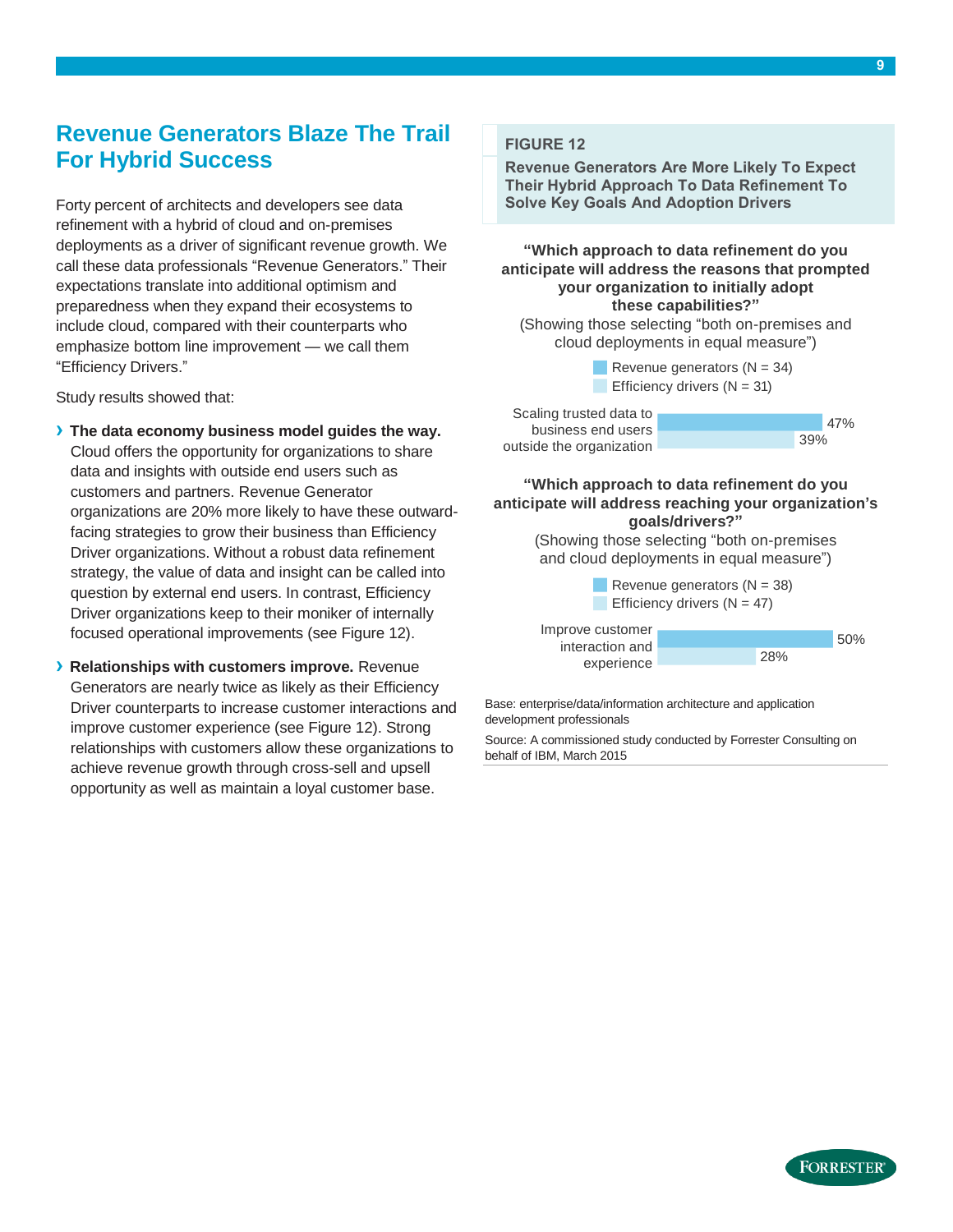**› Robust data refinement strategies lead to tighter business alignment.** Revenue Generators experience fewer challenges than Efficiency Drivers in getting the resources needed to support hybrid cloud. By executing across a wide array of data refinement areas, they are able to be more strategic. In contrast, Efficiency Drivers prioritize cloud data directories (metadata management and data standards) to a greater extent (27% more), missing out on data refinement areas such as data lifecycle management, data augmentation, and reference data management that connect data refinement to business impact (see Figure 13).

### **FIGURE 13**

**Revenue Generators Are More Likely To Have Robust Data Refinement Strategies** 

**"To what extent has your firm implemented the following aspects of data refinement in the cloud?"** (Showing those selecting "expanding existing on-premises to the cloud")

Revenue generators  $(N = 155)$ Efficiency drivers  $(N = 235)$ 19% 13% 17% 20% 22% 20% 18% 22% 20% 17% 15% 20% 23% 23% 23% 23% 24% 24% 25% 26% Standardization and metadata management Third-party data purchases Data life-cycle management Data security and privacy Master data management Data quality Data governance management tools Data integration Data profiling Reference data management

Base: enterprise/data/information architecture and application development professionals

Source: A commissioned study conducted by Forrester Consulting on behalf of IBM, March 2015

**› Expansion to the cloud goes smoother with better return.** Data refinement strategies for hybrid environments allow Revenue Generators to attain greater efficiency and effectiveness on top of revenue generation. Efficiency Driver organizations are 20% more likely to

expect higher data refinement costs for hybrid than Revenue Generators. Specifically, the complexity to integrate becomes a greater challenge. Efficiency Driver organizations are 63% more likely to be challenged by data integration over their Revenue Generator counterparts (see Figure 14).

### **FIGURE 14**

**Efficiency Drivers Are Particularly Challenged With The Complexity Of On-Premises To Cloud Deployment Integration** 



Base: enterprise/data/information architecture and application development professionals

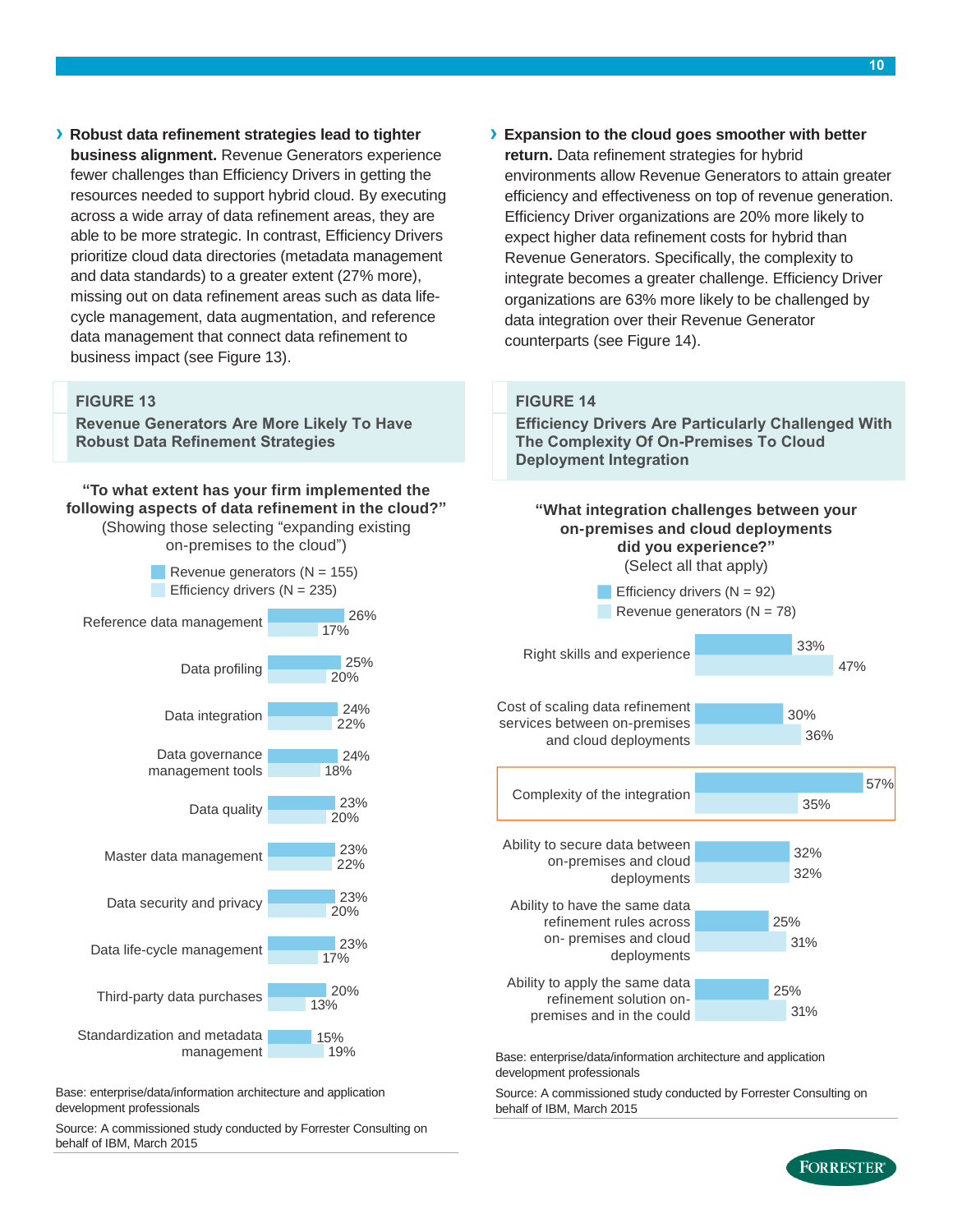# <span id="page-12-0"></span>**Data Refinement-Lite Doesn't Cut It For Hybrid Environments**

As organizations seek the ideal solution for data refinement, they must ultimately keep their end users in mind enterprise and data architects in IT can no longer make data decisions in a silo, resulting in further diverging opinions and needs. Therefore, they must select solutions that end users such as developers are comfortable with, addressing their concerns in order to properly enable self-service.

Although developers are both willing to create and capable of creating custom tool sets to address needs, they are nevertheless receptive to vendor-provided solutions. Developers will select vendor-built solutions over creating their own if these solutions prove to be cost-efficient, readily meet compliance standards, and have a high level of quality out of the box. In this study, developers confirmed this by responding that:

- **› They perceive that vendor-built tools have advantages of efficiency, quality, and ease of adoption within their organizations.** When choosing tools used to develop applications, developers are more likely to choose vendor-built over customized tools due to these tools being cost-efficient (58%), of better quality (46%), available to roll out organizationwide (46%), and able to better meet compliance standards (45%) (see Figure 15).
- **› Most are likely to consider using vendor tools when building applications.** Due to positive associations with the value of vendor tools over custom-built solutions in helping to contain costs and improve delivery quality, developers readily admitted they are likely to use vendorbuilt tools to help them develop applications — 74% are likely to use vendor-provided APIs, and 62% are likely to use prebuilt UIs (see Figure 15).

#### **FIGURE 15**

**Application Developers Recognize The Advantages Of Vendor Tools And Are Willing To Use Them**

**"Which of the following advantages of packaged (vendor-built) tools are most likely to make you select them over custom/self-built tools when developing applications?"** (Rank the top three)



**"Please rate how likely you are to consider the following when developing applications."** (Showing those rating "somewhat likely" or

'"very likely" on a 5-point scale)



Base: 103 application development professionals

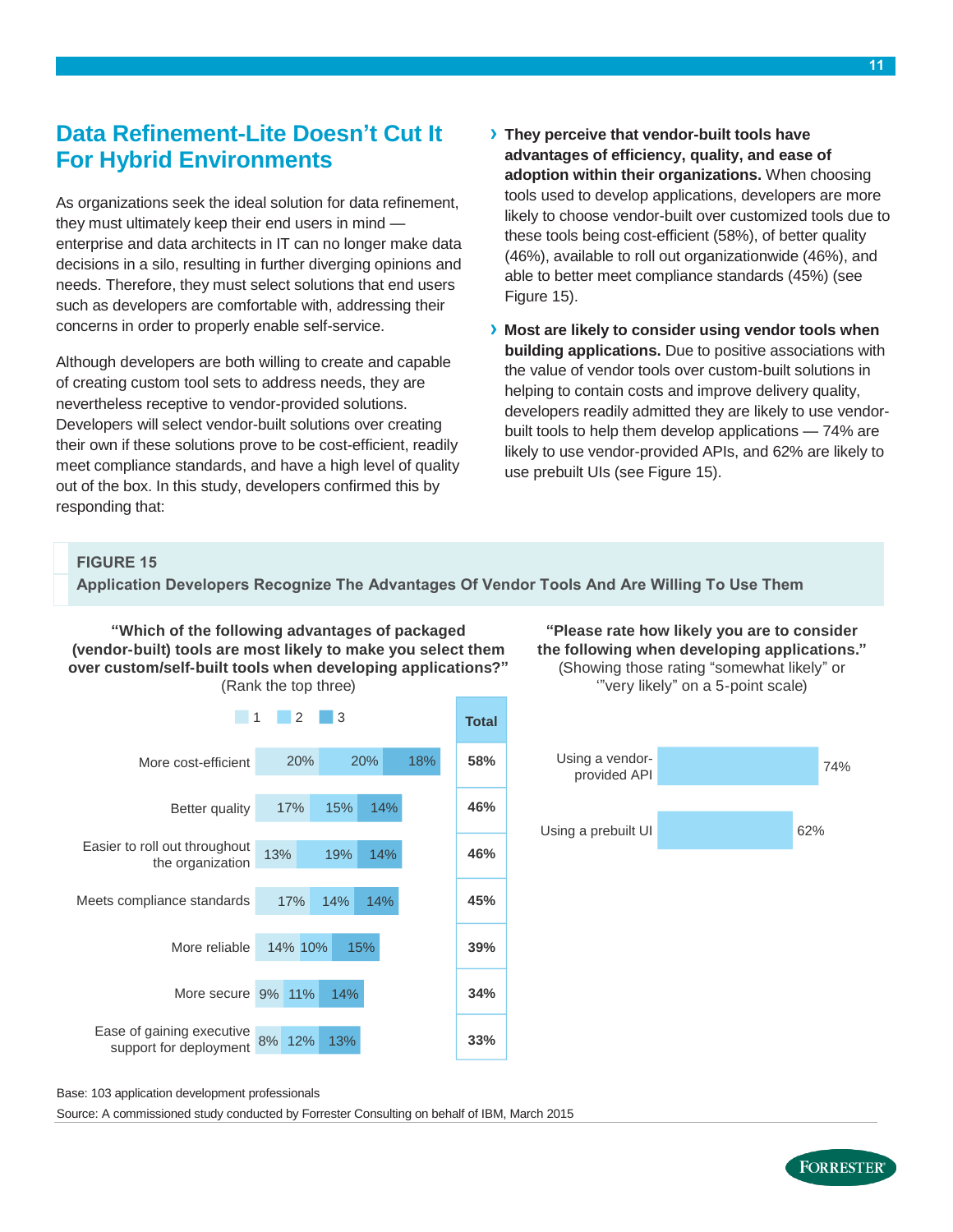# <span id="page-13-0"></span>**Key Recommendations**

Decision-makers clearly voice the necessity of data refinement as a driver of business success in the data economy. However, the approaches for both strategy and deployment method will either make or break a rollout. They must understand that taking a holistic approach toward data refinement with a hybrid deployment does not just solve a few challenges — it is a key differentiator that drives success over competitors. The key is to avoid approaching new concepts using traditional strategies. In order to stay in front of the pack, decision-makers must:

- **› Construct data refinement strategies around clear business goals and objectives.** Entering the data economy and extending data and data capabilities from on-premises to the cloud introduces a number of complexities. Decision-makers need a strategic lens for meeting business expectations of growing revenue at the same time as improving efficiency and lowering costs. Data refinement has to extend well beyond data governance areas that show where data came from and exists. Business end users and those outside the organization's walls need to have confidence in the data by knowing it is of high quality, provides a complete view, and meets any regulatory and data security and access requirements. Without a robust data refinement strategy, the broader investments in cloud applications and platforms never realize their potential.
- **› Adopt cloud data refinement tools to drive consistency in hybrid environments.** Enterprise architects see cloud tools as an effective way to scale out actionable information and insight across geography, brand, and products quickly while breaking down customer data silos. It is important, however, to continue to leverage onpremises deployments to capitalize on their compliance and risk reduction advantages. Decision-makers will therefore look at the specific needs of their organizations to configure hybrid deployments in a concerted, intelligent manner.
- **› Increase collaboration between architects and application developers by simplifying the consumption of trusted data.** Architecture professionals approach data from a perspective of maintaining relevancy and trust, while developers seek greater access to feed into their applications. They both, however, agree to an equal degree that data must be consistent and of high quality. Successful organizations will therefore involve developers in decisions involving business data alongside the architects who are responsible for implementing data solutions, and seek specific solutions that enable developers to gain greater access ability to consume data.
- **› Position cloud data refinement tools to expand environment and strategic data use for new business capabilities.** Although organizations acknowledge the general importance of refinement and governance, many are too internally focused and only thinking of internal data types when approaching governance. As more data types emerge and migrate into the cloud, there is more opportunity to utilize this data for decision-making. Therefore, data-driven organizations will think more strategically and work to extend data refinement and governance toward these new data types — an essential step in transforming organizations from Efficiency Drivers to Revenue Generators.